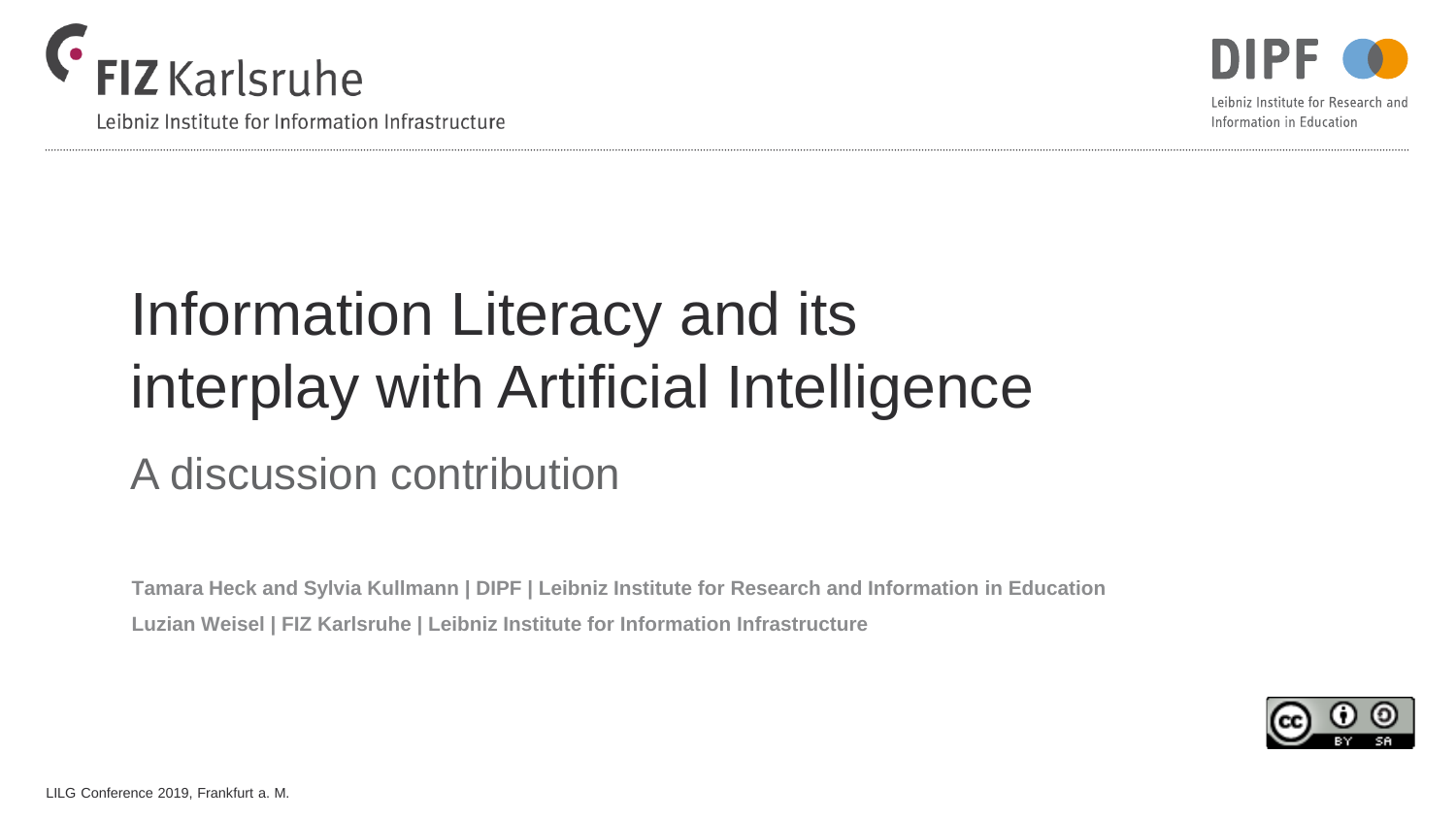Agenda





Leibniz Institute for Information Infrastructure

How our discussion started

Our examples and critical aspects

Our questions to the plenum

- On menti.com
	- ‒ Prepare to join with your phone, tablet, notebook etc.

We will collect thought, questions etc. online

‒ Please join us on **<https://tinyurl.com/y6m93omr>** 

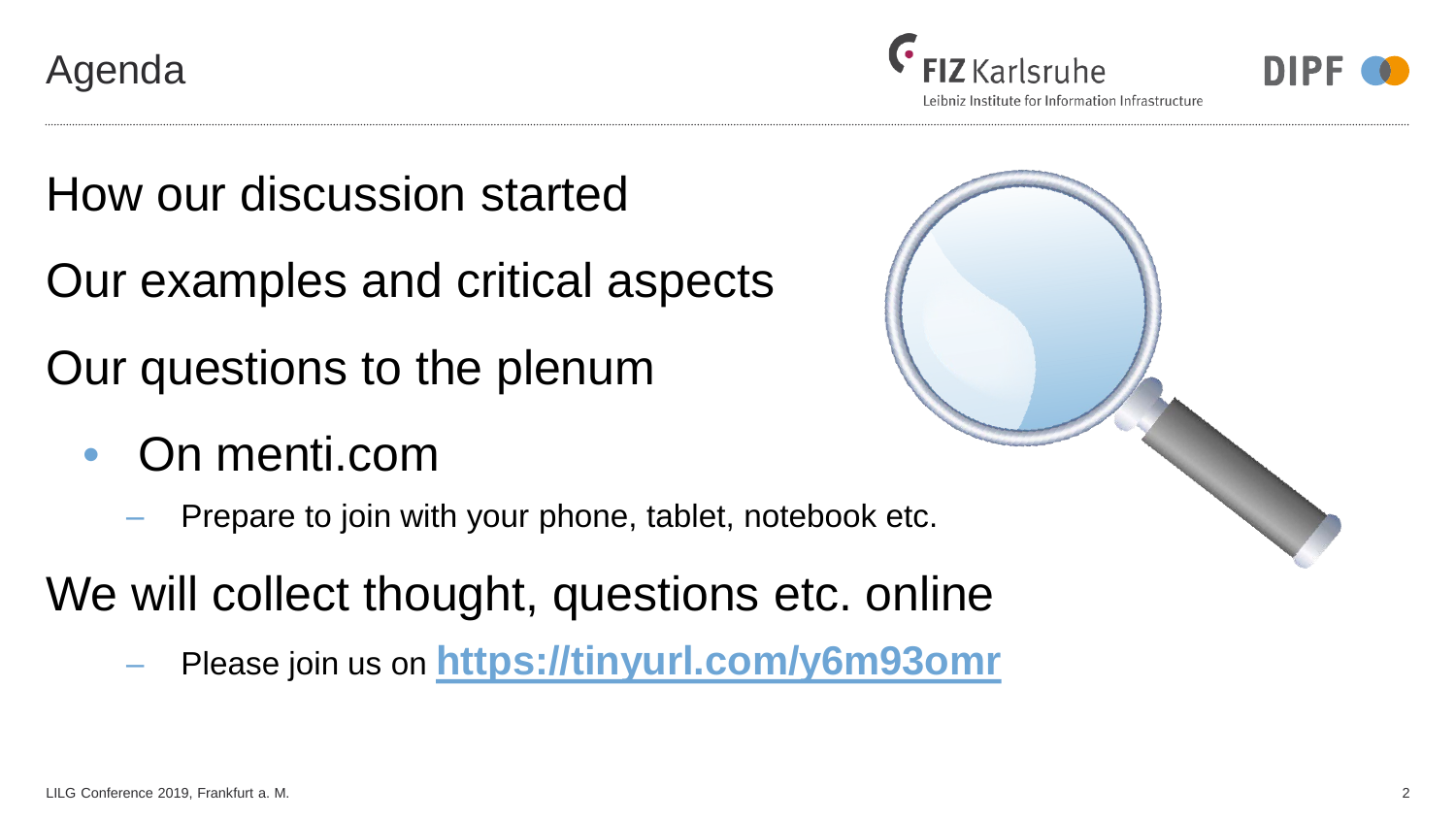AI





### Artificial intelligence: explanation by Ramesh<sup>1</sup>

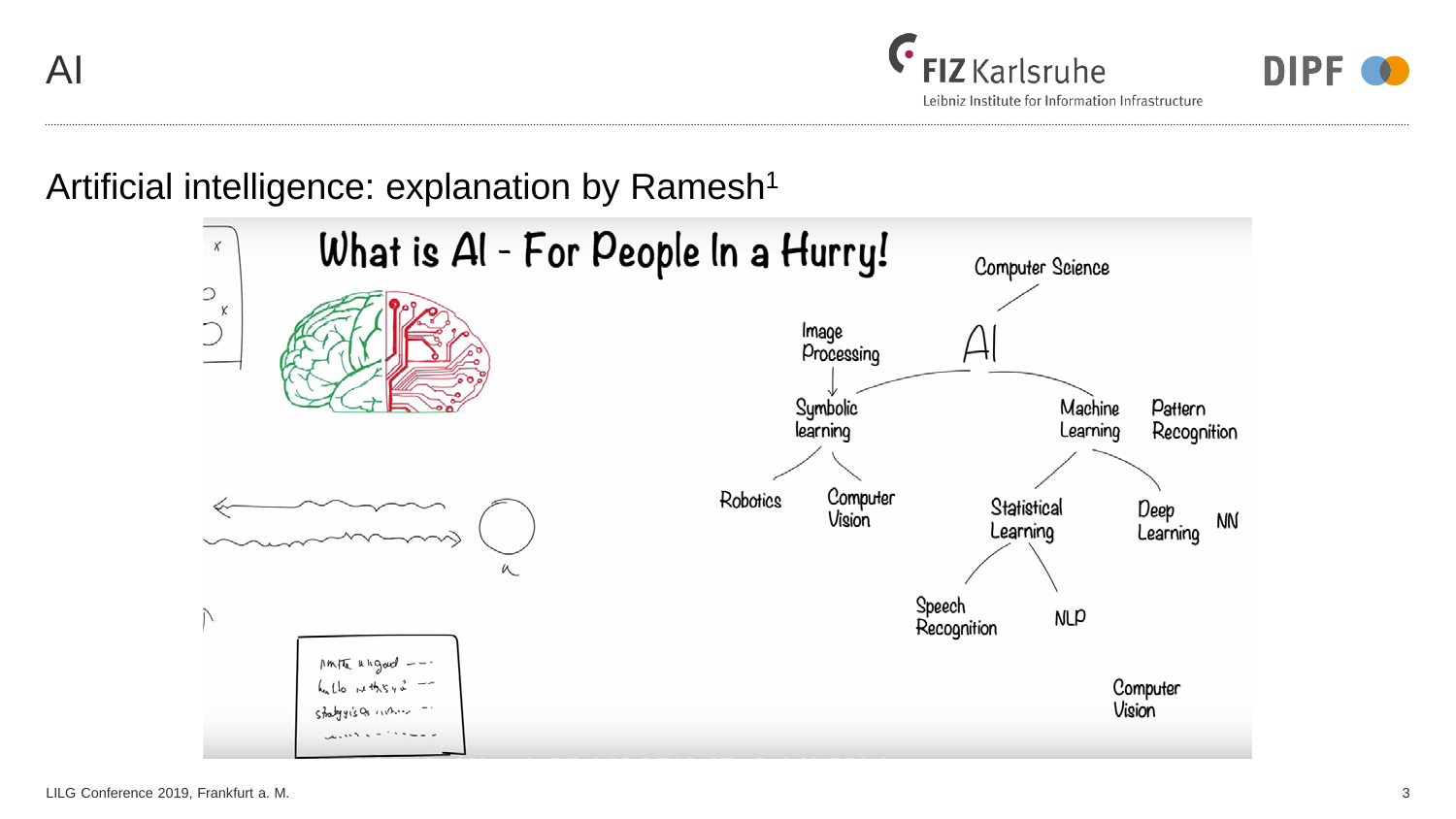



Artificial intelligence in education (AIEd): focus on improving learning

"[...] more fine-grained understanding of how learning actually happens  $[...]$ "<sup>2</sup>

- Pedagogical model (e.g. effective teaching)
- Domain model (e.g. topics, exercises, reading skills)
- Learner model (e.g. personality, achievements)
- > AI uses knowledge from these models to support learning and teaching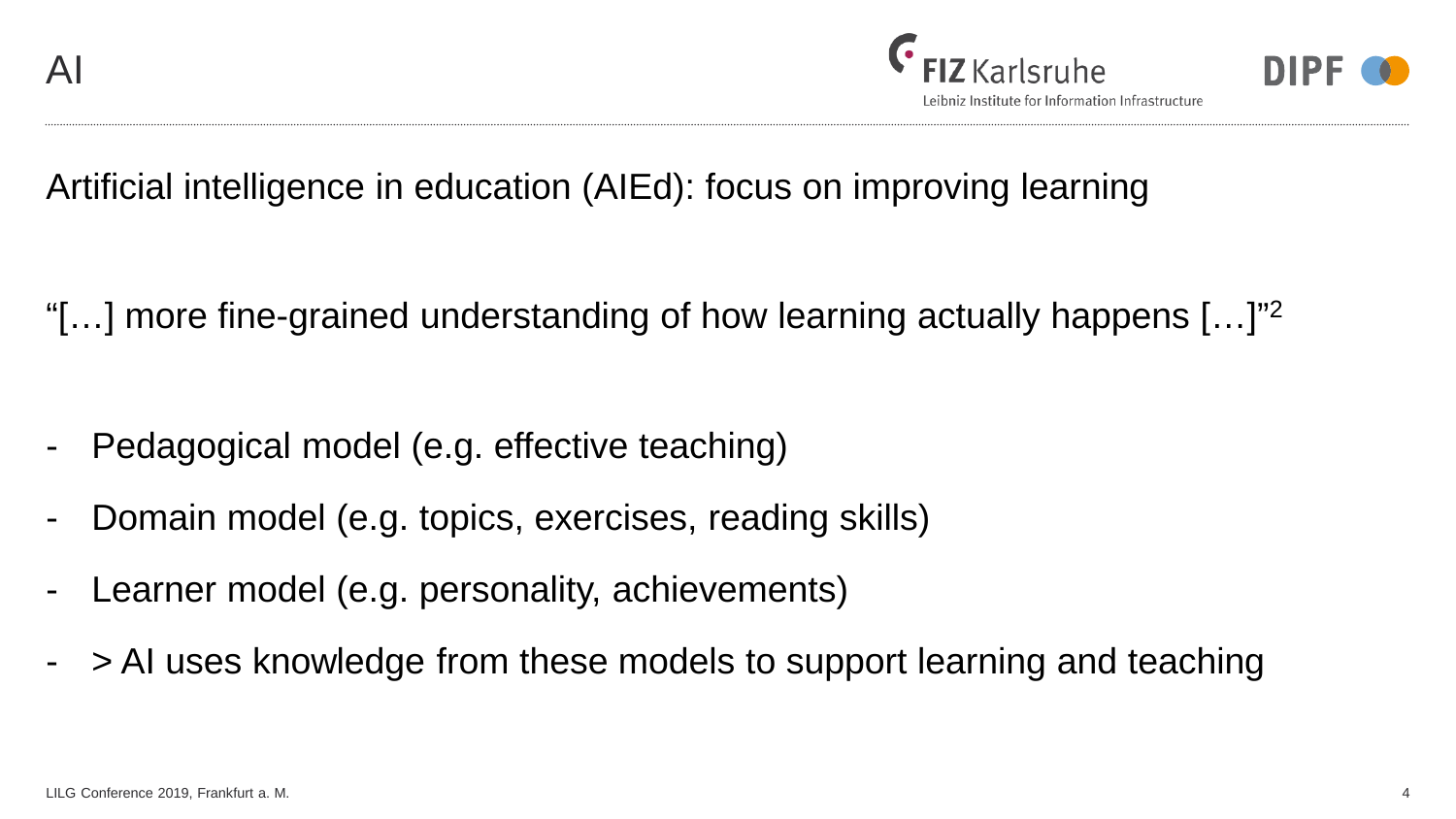How our discussion started

Can artificial intelligence support learning and teaching?

"[…] artificial intelligence will have a heavier hand in course planning by analyzing *student performance* and *recommending materials* for improvement. […] Added functionalities of *AI will prepare students* for the future of work that will require them to have *digital literacy skills* to compete for technology related jobs."3

**->** Position Paper of Deutsche Gesellschaft für Information und Wissen e.V. (DGI)



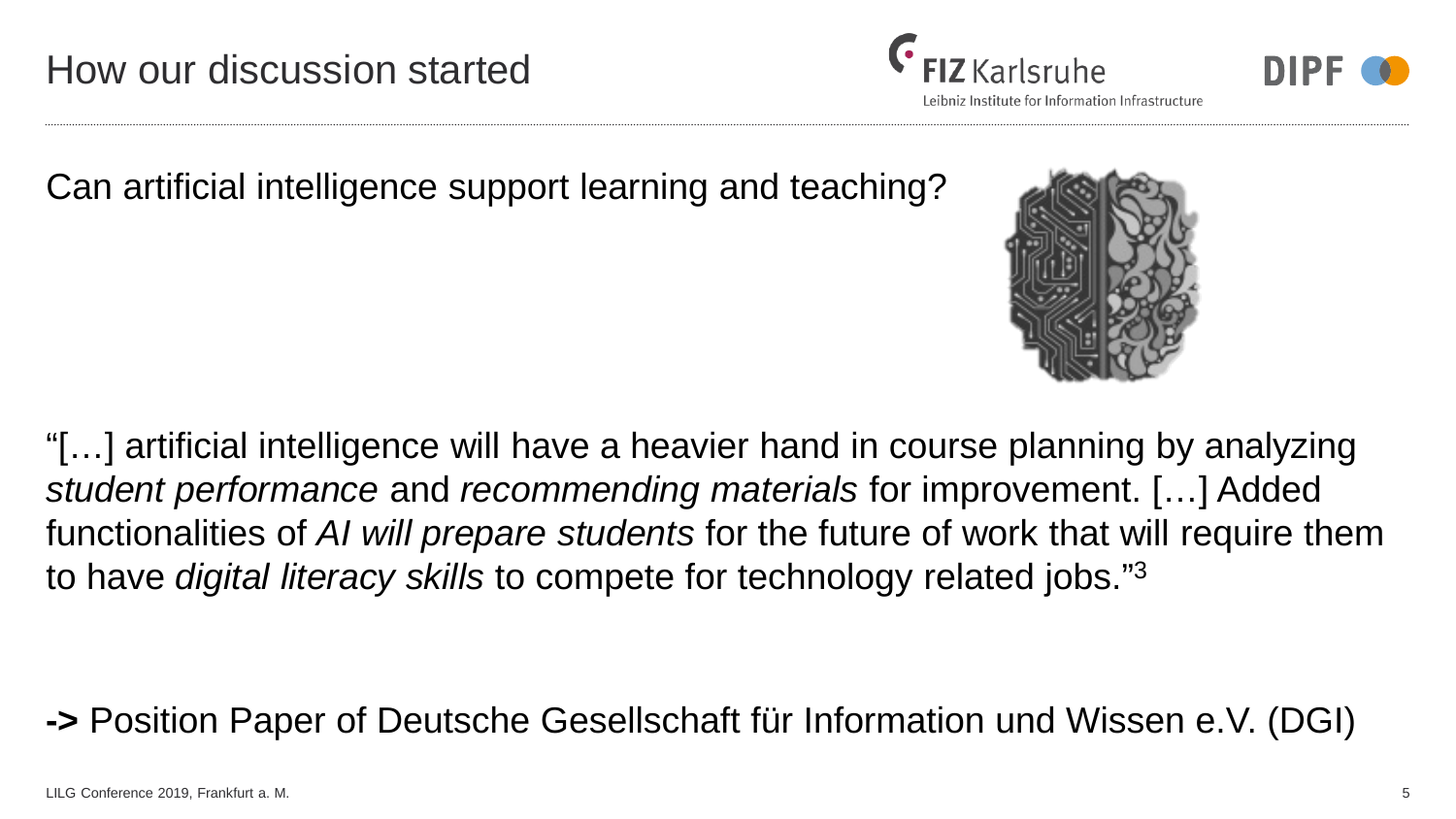





Can information literacy facilitate the meaningful use of artificial intelligence tools?



"Information literacy gives people both a mindset and the tools to live confidently in the midst of contradictory voices."4

"[…] information technology designers must accept that health professionals generally do, in fact, know better and build their best practices into artificial intelligence tools."5

"From now on, it is necessary to massively invest on all levels, in digital education, information literacy and the courage to ones own reasoning and decision-making"6 [free translation from German text]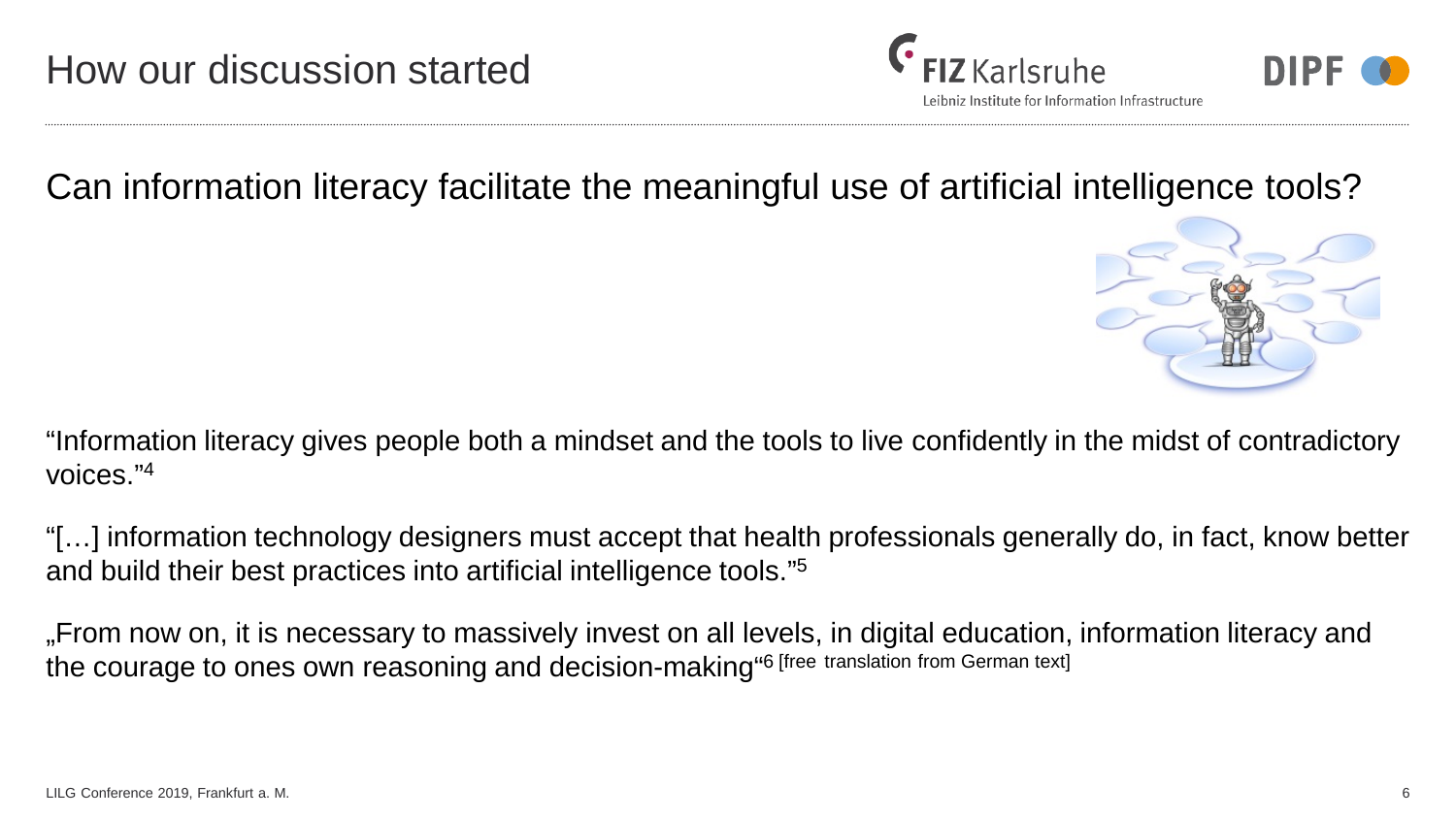## An example

## $\epsilon$  FIZ Karlsruhe



Leibniz Institute for Information Infrastructure

## **Classifying plants**

**vs.**

#### *digital approach*

#### Classification based on image recognition (e.g. using App Pl@ntNet)

Taking a photo of an unknown plant

Getting a list of photos of plants retrieved by Pl@ntNet

Deciding which photo matches best

#### *traditional approach*

Classification based on domain specific literature like Schmeil-Fitschen (Die Flora Deutschlands und angrenzender Länder: Ein Buch zum Bestimmen aller wildwachsenden und häufig kultivierten Gefäßpflanzen)

Determine attributes of unknown plant (e.g. blossom, vegetative characteristics)

Classifying by step-bystep decision process (yes/no)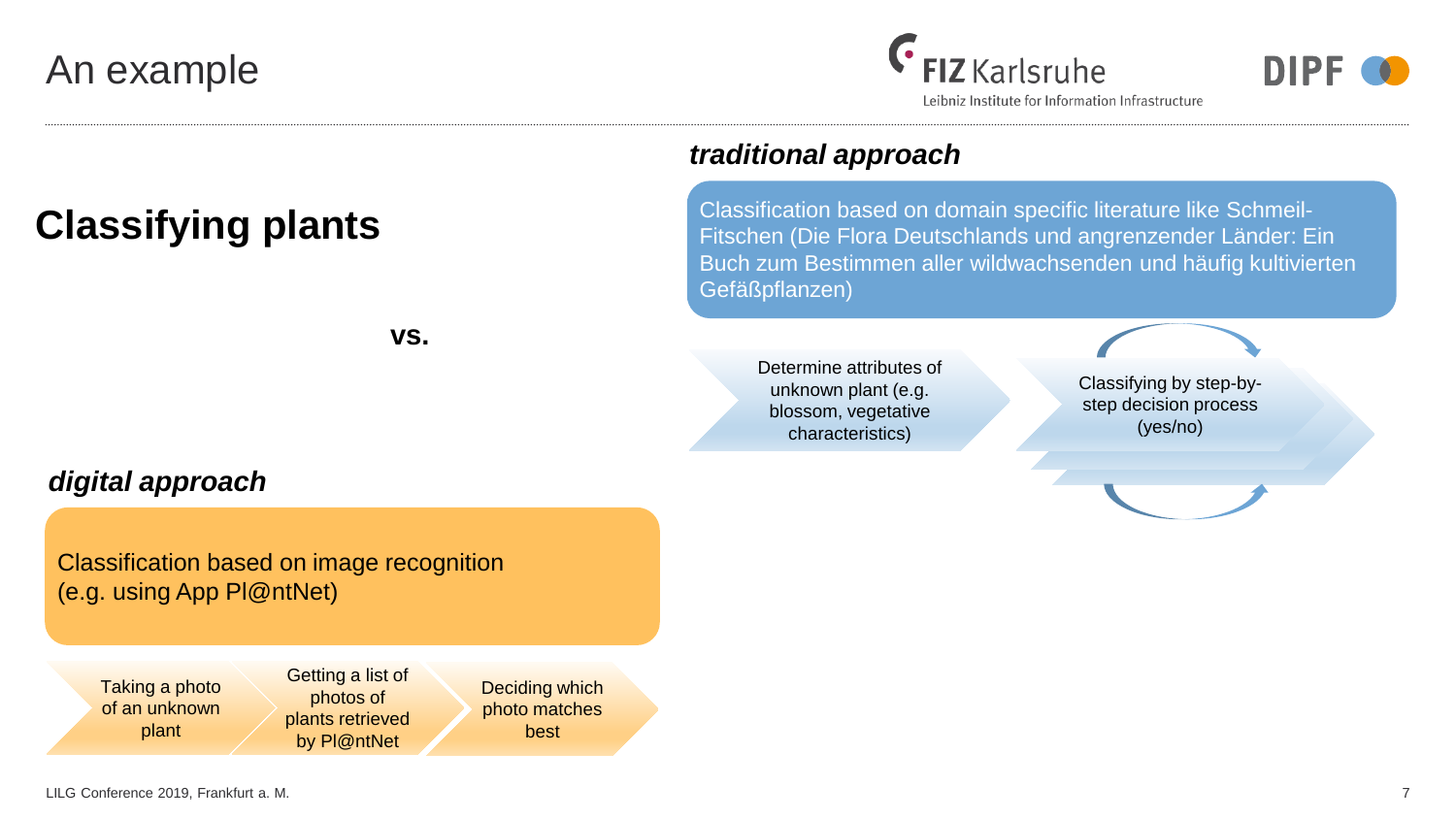

Leibniz Institute for Information Infrastructure

(Some) Fundamental Questions

- Will (Shall?) AI be the game-changer for IL
	- along the value-chain from data to information, from knowledge and to wisdom,
	- replacing / supporting critical thinking?

- Will (Can?) AI be the trigger
	- to support IL abilities and skills of individuals (teachers, learners, citizens)
	- to speed up the digital transformation in educational institutions
	- to communicate the benefits of IL to decision makers (politicians, funders, admins etc)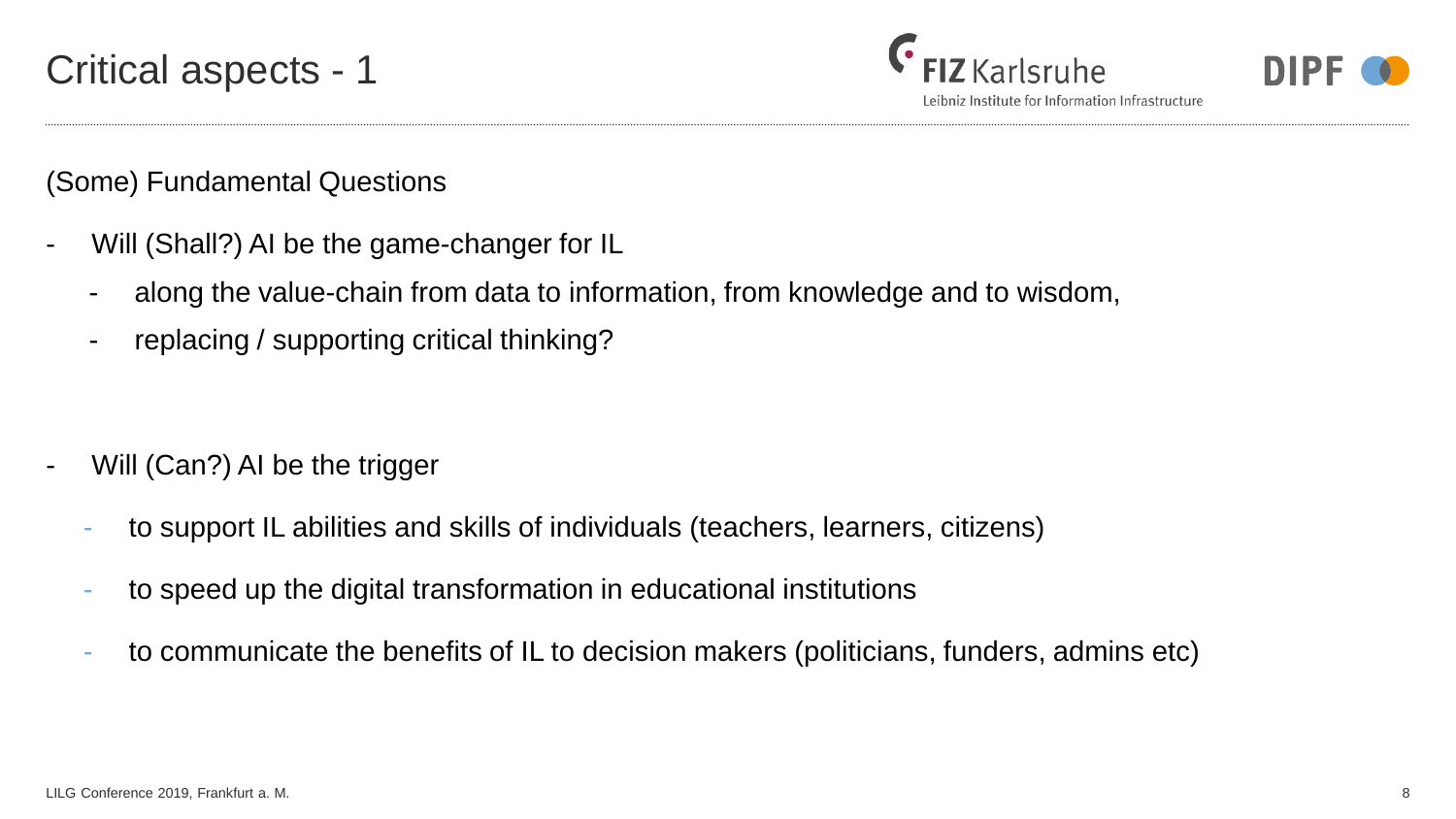Leibniz Institute for Information Infrastructure



Study: Assessing IL<sup>9</sup>

- Foundational IL skills (search strategies, familiarity with sources, citation) increased
- IL abilities: difficulties in evaluating variety of source types and source relevance and quality

- AI might enforce the effect of
	- learners feeling insecure in proving source relevance and quality
	- learners that do not mind letting the system doing the work
	- learners trusting the system too much…because they lack understanding and do not have a choice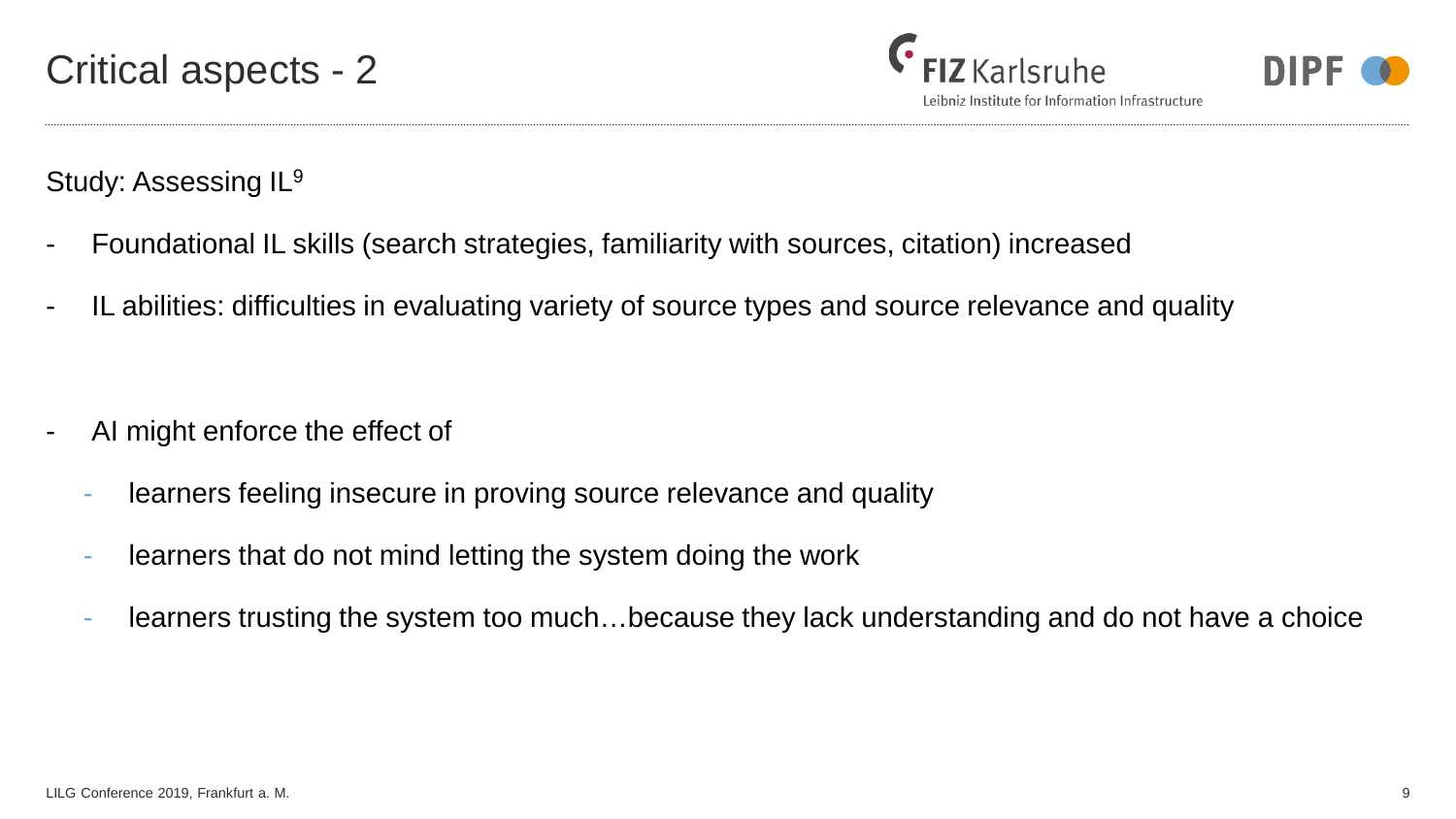



## To join please go to **menti.com** and use the code **726516**

Do you think we need to fear that applied AI tools will decrease people's critical thinking and relevance judgement?